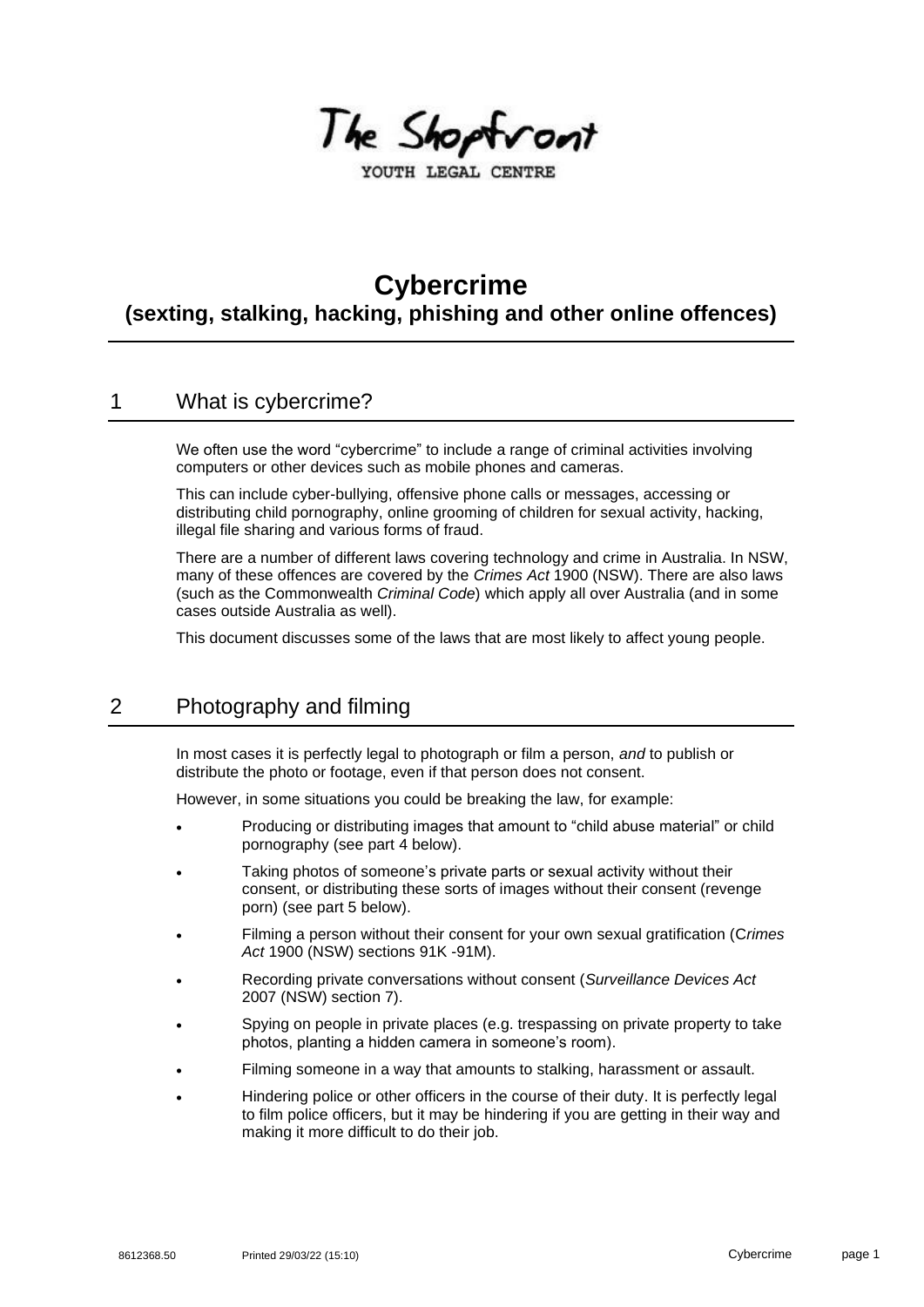The Shoptront

• Recording musical performances etc. (especially if you forward the video or post it online), or unauthorised copying or distribution of photographs or footage taken by someone else. In this case you could be breaching copyright, which is not always a criminal offence but still has legal consequences (see part 9 below).

### 3 Cyber-bullying

"Cyber-bullying" is not a legal term. It is commonly used to refer to online activities such as posting videos and images or typing harmful words with the intention to humiliate, annoy or harass the victim.

This can include conduct such as trolling (intentionally causing distress by posting inflammatory comments on blogs, social media sites and public forums) or doxing (publishing someone's personal information online).

People who participate in cyber-bullying could be charged with a range of offences including:

- Stalking or intimidation with intent to cause fear of physical or mental harm (section 13 *Crimes (Domestic and Personal Violence) Act* 2007 (NSW)). The maximum penalty for this offence is 5 years' imprisonment and/or a fine of \$5,500. [NSW Parliament passed a new cyber-bullying law (known as 'Dolly's Law') which commenced on 1 December 2018. This makes it clear that intimidation and stalking offences can be committed using the internet or any other technologically assisted means.]
- Using a carriage service to threaten to kill, to threaten serious harm, or to menace, harass or offend (sections 474.15 to 474.17, Commonwealth *Criminal Code*). A "carriage service" includes any kind of telecommunications service. Maximum penalties for these offences range from 5 to 10 years' imprisonment.

#### **Case study – Troy**

Troy, aged 16, was arrested for a minor offence and was badly treated by one of the police officers.

A few weeks later he found the police officer on Facebook and sent a message saying "Die, you bitch. I know where you live".

Troy was charged with using a carriage service to menace/harass/offend and intimidating a police officer in the execution of her duty.

The Children's Court regarded these as very serious offences and gave Troy a suspended sentence.

# 4 Sexting, child pornography and child abuse material

Young people who distribute sexually explicit photos or videos of themselves or each other (e.g. by "sexting", internet chat or even Facebook posts) could unwittingly be guilty of producing and distributing child pornography.

"Sexting" can be a crime, depending on the age of the people sexting and whether the pictures would be considered offensive.

In NSW it is unlawful to access, possess or distribute "child abuse material".

Under Commonwealth law, it is an offence to access, possess or distribute "child pornography material".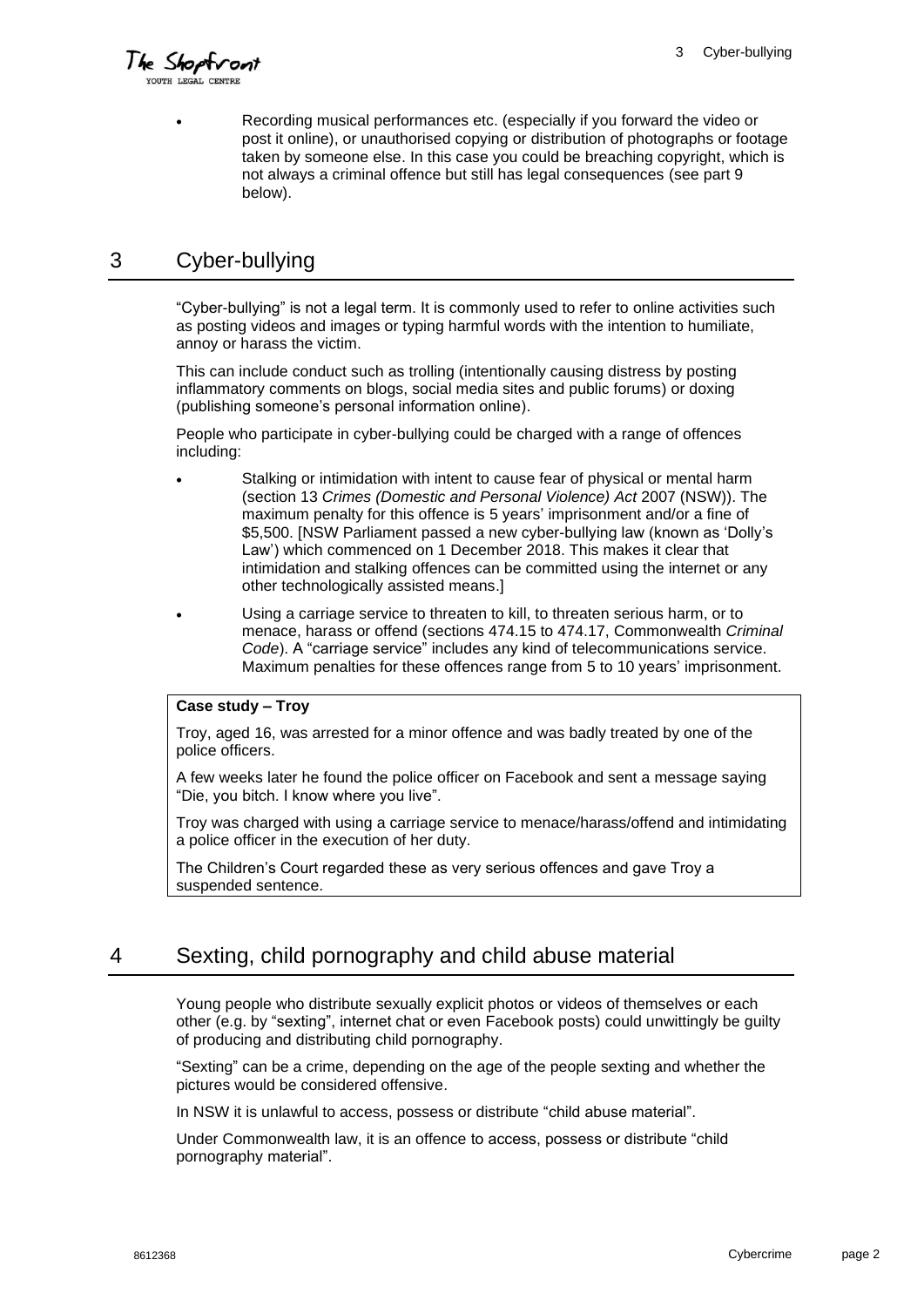

### **Child abuse material – NSW** *Crimes Act*

The definition of "child abuse material" in the *Crimes Act* 1900 (NSW) is very broad. It covers any material that "depicts or describes" a person who is, appears to be, or is implied to be a child under 16:

- in a sexual pose or engaged in sexual activity;
- in the presence of a person (or persons) in a sexual pose or engaged in sexual activity;
- the private parts of a child; or
- as a victim of torture, cruelty or physical abuse,

in a way that reasonable persons would find offensive (section 91FB *Crimes Act*).

Penalties for offences involving child abuse material can be severe. The maximum penalty for producing, possessing or disseminating child abuse material is 10 years' imprisonment (section 91H *Crimes Act*). Using a child for the production of child abuse material also attracts a maximum penalty of 10 years' imprisonment; this increases to 14 years' imprisonment if the child is under 14 (section 91G).

Family photos of little kids playing naked on the beach, tasteful artistic photography, or legitimate news stories about violence against children would not amount to "child abuse material".

However, filming a schoolyard fight on a mobile phone, and then uploading that video on YouTube, could possibly amount to distribution of "child abuse material".

Sexting may also amount to distribution of "child abuse material", even if a young person is simply sending their own picture in a private SMS or email. However, there have been some amendments to the law which make it less likely that young people will be criminalised for sexting.

### **Amendments to the** *Crimes Act* **in 2018**

The *Criminal Legislation Amendment (Child Sexual Abuse) Act* 2018 has recently introduced several amendments to the *Crimes Act.* 

These amendments came into force on 1 December 2018 and will help young people who are involved in sexting and similar behaviour.

Firstly, a person will not be guilty of possession of child abuse material under section 91H if the person was under 18 when in possession of the material *and* a reasonable person would consider possession reasonable having regard to:

- the nature and content of the material;
- the circumstances under which it was produced and came into the accused's possession;
- the age, intellectual ability, vulnerability and other circumstances of the child depicted in the material and the accused (both at the time of possession and arrest); and
- the relationship between the parties.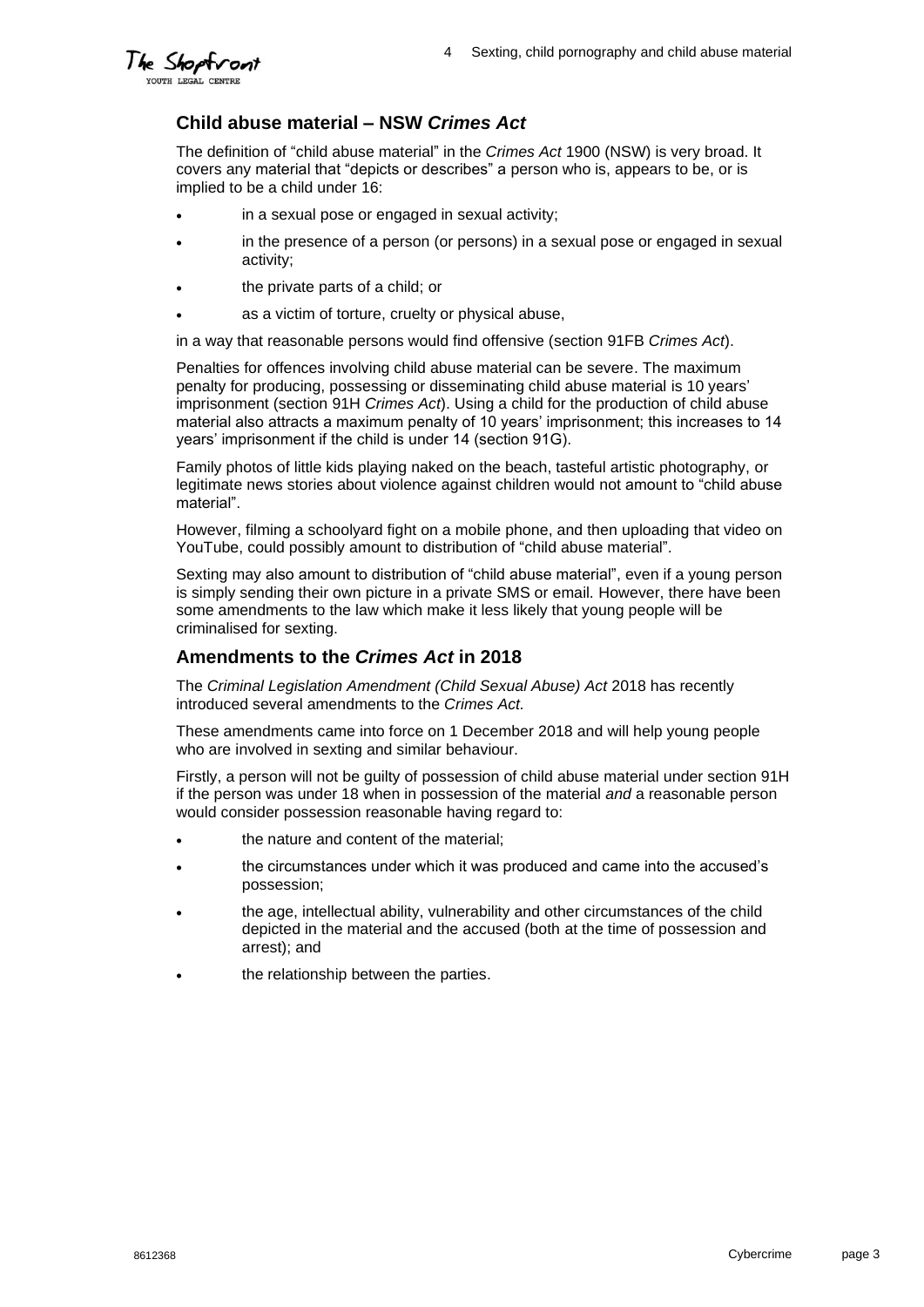The Shoptront **TOUTH LEGAL CENTR** 

Secondly, new defences to offences against section 91H have been introduced:

- It is a defence to possession of child abuse material under section 91H if the only person depicted in the material is the accused (section 91HA(9)).
- It is a defence to the production and dissemination of material if the accused was under 18 at the time and is the only person depicted in the material (section 91HA(10)).

Finally, the approval of the director of Public Prosecutions (DPP) is required before charging a person under 18 with an offence under section 91G or 91H (sections 91G(6) and 91H(3)).

### **Child abuse material – Commonwealth** *Criminal Code*

Under the Commonwealth *Criminal Code*, there are a number of offences which relate to the use of a "carriage service" (a very broad term that includes the internet or a mobile phone network) for the transmission of "child abuse material".

These extend to possession of child abuse material received via a carriage service, or possession with the intention of sending it online. There are also similar offences relating to sending child abuse material by post.

The definition of "child abuse material" under Commonwealth law is somewhat similar to the definition in the NSW Crimes Act, but it includes material that depicts a person who is or appears to be *under the age of 18* (*not 16, as in NSW law*).

Most of these offences carry maximum penalties of 15 years' imprisonment (e.g. Commonwealth *Criminal Code*, section 474.22).

### **Other offences involving sexting**

Even if the people depicted do *not* appear to be under 16 (in NSW) or under 18 (under Commonwealth law), violent or sexually explicit images could be regarded as offensive. A person who distributes them could be charged with other types of offences, including "using a carriage service to menace, harass or offend" (see the section above on "cyberbullying").

#### **Child protection register**

One of the important consequences for a NSW person found guilty of distributing child abuse material is being placed on the child protection register (under the *Child Protection (Offenders Registration) Act* 2000 (NSW)).

Not all people found guilty of these offences are placed on the register, but most adults (and some juvenile offenders) will end up on the register for these types of offences.

A person who is on the register must report a large amount of personal information to the police each year. These reporting obligations can continue for up to 15 years (or  $7\frac{1}{2}$ ) years for a person who was a child at the time of the offence).

People on the register face restrictions on having contact with children, travel, and other activities.

Even when your reporting obligations are over, you are on the register for life.

For more information, see our fact sheet on *The Child Protection Register*.

### 5 Revenge porn

In 2017, NSW Parliament passed new laws to deal with the increasing problem of "revenge porn". Although revenge porn could have led to charges under existing laws (e.g. "use carriage service to menace, harass or offend"), the new laws are clearer and may include conduct not covered by other laws.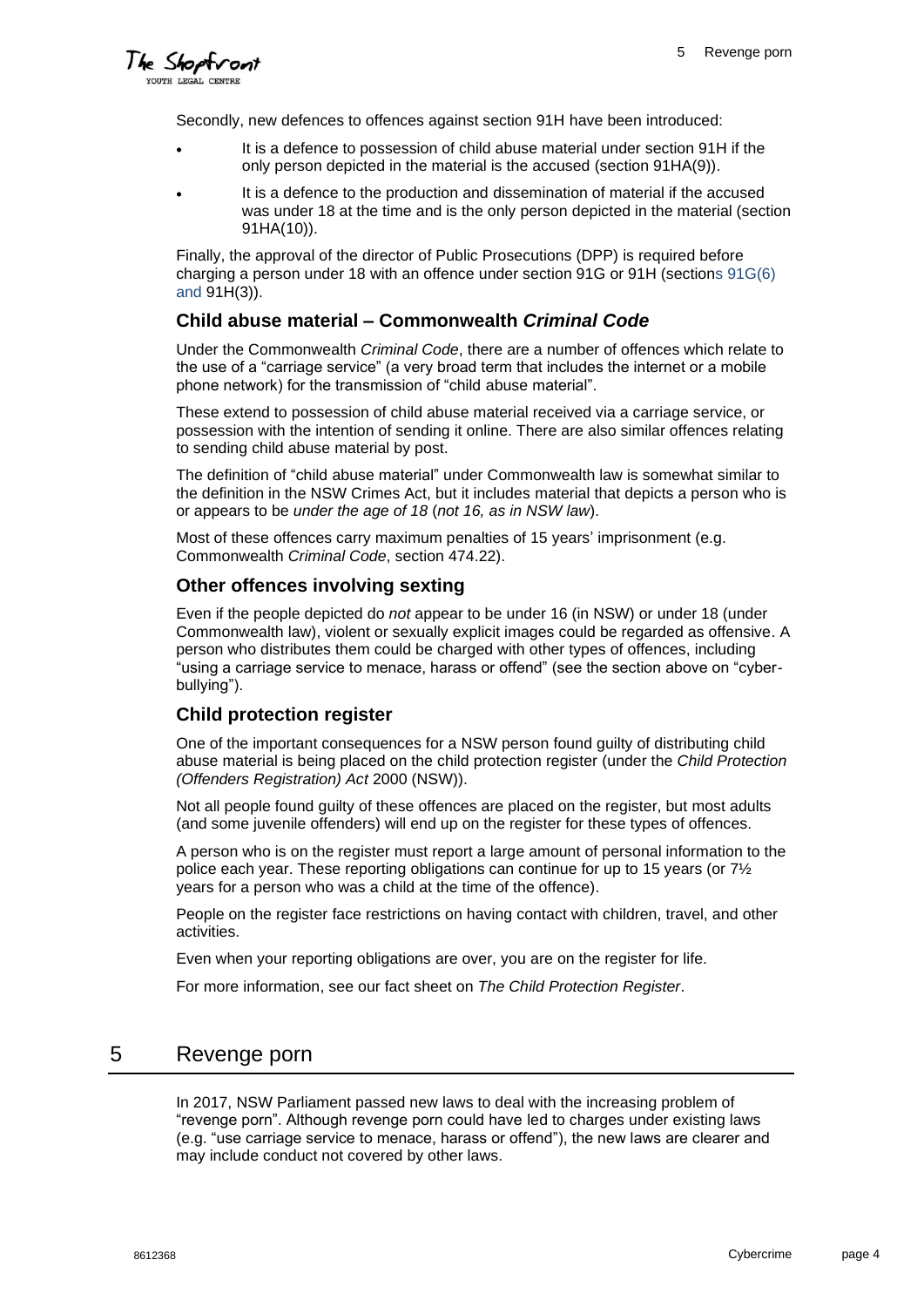The Shoptroni YOUTH LEGAL CENT

Under the *Crimes Act* 1900 (NSW) it is a crime to record, distribute or threaten to record or distribute intimate images of another person without consent.

"*Intimate image*" means an image of a person's private parts, or of a person engaged in a private act, in circumstances in which a reasonable person would reasonably expect to be afforded privacy. It also includes an image that has been altered to appear to show a person's private parts, or a person engaged in a private act (for example, if someone's head has been Photo shopped onto a nude photo of another person).

The offences are:

- Recording an intimate image of another person without their consent. "*Record*" means to record, take or capture an image, by any means (*Crimes Act* section 91P).
- Distributing an intimate image of another person without their consent. "*Distribute*" includes to send, supply, exhibit, transmit or communicate to another person or make available for viewing or access by another person. It doesn't matter if the image was originally recorded with the person's consent (*Crimes Act* section 91Q).
- Threatening to record or distribute an intimate image of another person without their consent (*Crimes Act* section 91R).

All three offences carry a maximum penalty of 3 years' imprisonment or 100 penalty units (a fine of \$11,000), or both.

The approval of the Director of Public Prosecutions (DPP) is required before charging a child under 16 with one of these offences.

Under section 91T, there are defences to offences under sections 91P and 91Q if:

- the conduct alleged to constitute the offence was done for a genuine medical or scientific purpose, or
- the conduct alleged to constitute the offence was done by a law enforcement officer for a genuine law enforcement purpose, or
- the conduct alleged to constitute the offence was required by a court or otherwise reasonably necessary to be done for the purpose of legal proceedings, or
- a reasonable person would consider the conduct of the accused person acceptable, having regard to each of the following:
	- the nature and content of the image,
	- the circumstances in which the image was recorded or distributed,
	- the age, intellectual capacity, vulnerability or other relevant circumstances of the person depicted in the image,
	- the degree to which the accused person's actions affect the privacy of the person depicted in the image,
	- the relationship between the accused person and the person depicted in the image.

### 6 Online grooming or procuring

"*Grooming*" means actions taken by a person to gain a child's trust, making it easier to engage in sexual activity with the child. Grooming is often done online, with offenders creating false identities and striking up "friendships" with children.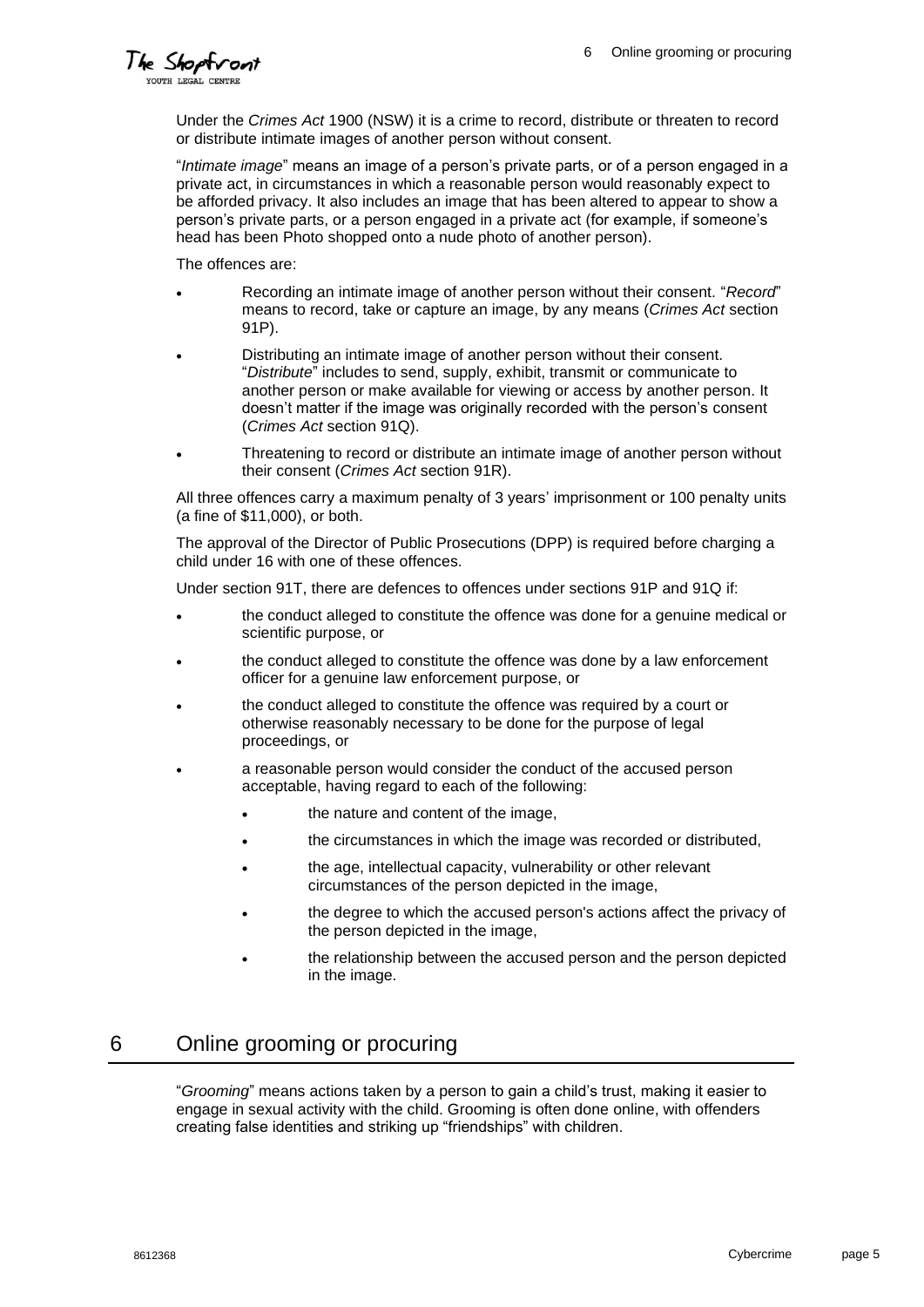

"*Procuring*" means trying to get a child to engage in sexual activity with you or someone else.

Grooming or procuring children for sexual activity are serious offences under NSW and Commonwealth law (see section 66EB *Crimes Act* 1900 (NSW); Division 474 Commonwealth *Criminal Code*).

From 1 December 2018, it is also an offence in NSW to groom parents or carers to gain easier access to children (section 66EC).

Under NSW and Commonwealth law, children cannot generally be found guilty of online grooming or procuring offences (although strangely there is a separate offence under the Commonwealth Criminal Code of grooming children outside Australia, apparently aimed at sex tourism, which is not restricted to adults).

Sometimes, victims of online grooming can unwittingly end up being charged with criminal offences, as the following case study shows.

#### **Case study – Gina**

Gina, aged 13, was groomed online by a man in his twenties posing as a teenage boy. After several months he persuaded Gina to strip and to perform sexually explicit acts in front of a webcam. He eventually persuaded her to get her younger sister involved.

It turned out that the perpetrator was an overseas resident who was being investigated by police in several countries for online grooming of young people. Police discovered images of Gina and her sister on his computer, and traced them back to Gina.

Gina was charged with several counts of indecently assaulting a child under 16. Faced with the photographic evidence, Gina pleaded guilty and was sentenced to probation. Gina is now on the child protection register which requires her to report to police annually for seven and a half years. She also has to advise police of changes to her personal situation (e.g. her address), and to request permission if she wants to travel.

*Note: amendments to the law that came into force on 1 December 2018 mean that the Children's Court has discretion to exempt people like Gina from the child protection register in the future.*

# 7 Online fraud and identity offences

Fraud, whether committed online or not, is a serious offence under Part 4AA of the NSW *Crimes Act* and Part 7.3 of the Commonwealth *Criminal Code*.

The amount of financial data online, and the relative ease with which data can be accessed and used to obtain a financial advantage, make online fraud relatively common.

The law has also adapted to more sophisticated forms of cybercrime based around the possession and use of information (such as financial information) which do not fit well with traditional ideas of fraud.

#### **Example: "Phishing"**

"Phishing" is a common method of obtaining information which may then be used to commit fraud.

"Phishing" usually refers to attempts to acquire sensitive information (such as usernames, passwords, account numbers or credit card details) by masquerading as a trustworthy entity in an electronic communication.

A "phishing" attempt will usually take the form of an email that purports to come from a bank or financial institution to one of the bank's existing customers. The email will ask the customer to click a link that directs them to a website that mirrors the bank's own online login page, but which is created solely for the purpose of capturing customer account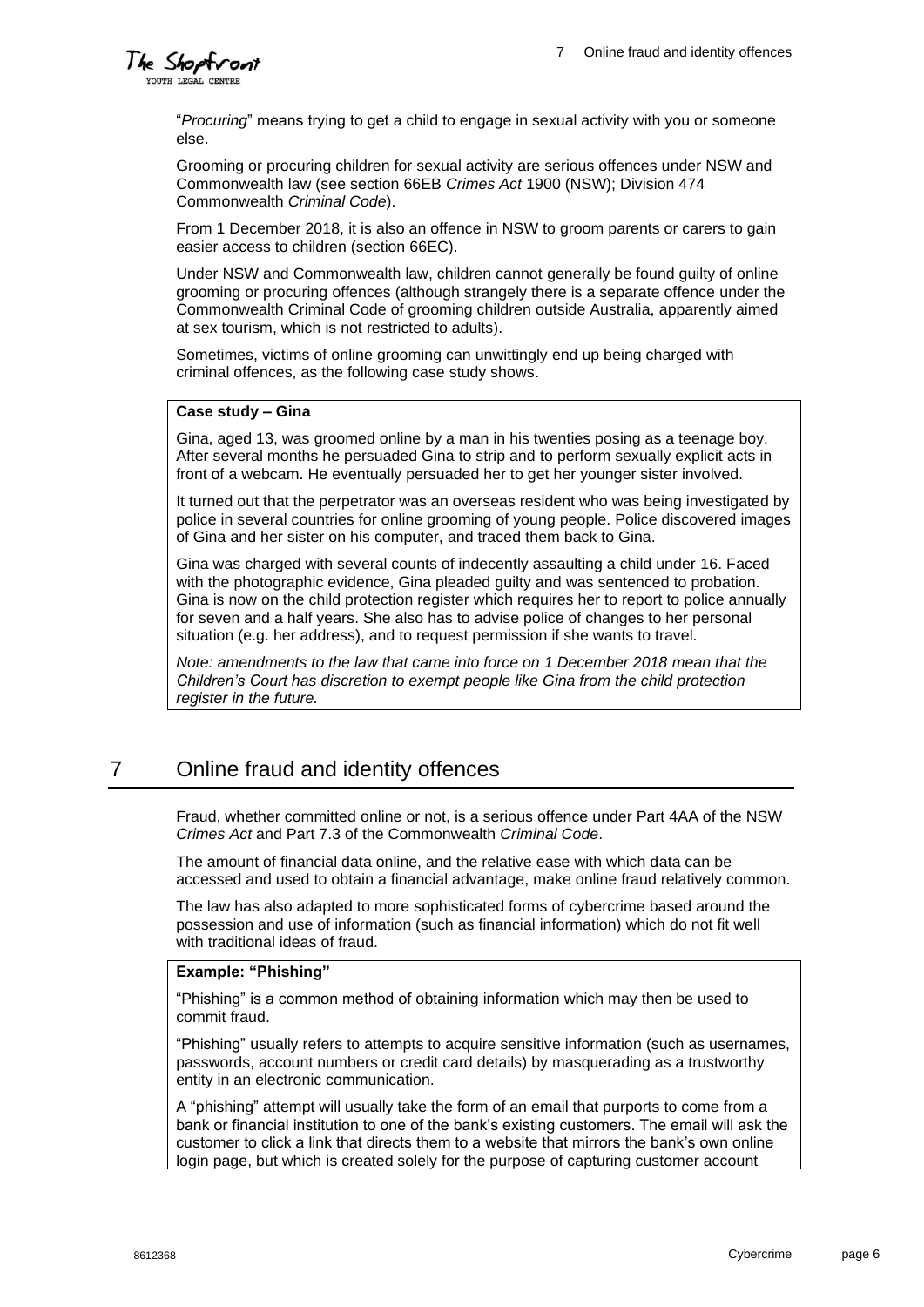# The Shoptron

details. If the customer enters their username, password, or other relevant data, the "phisher" can then use that data to (fraudulently) obtain access to an account.

"Phishing" by itself, however, is not fraud - unless and until the "phisher" actually uses that information to obtain a financial advantage, no fraud has taken place.

Part 4AB of the *Crimes Act* 1900 (NSW) and Part 9.5 of the Commonwealth *Criminal Code* both set out a range of "identity offences" which capture modern practices such as "phishing" and identity theft, and are based on the use of "identification information".

"*Identification information*" is defined in almost exactly the same way at State and Commonwealth law, and includes things such as name or address, date of birth, a driving licence, passport, credit card, biometric data (e.g. fingerprints) or an ABN.

It is an offence under State and Commonwealth law to:

- make, use or supply identification information with the intention of committing. or facilitating the commission of an indictable offence (maximum 10 years' imprisonment under *Crimes Act* 1900 (NSW) section 192J; maximum 5 years' imprisonment under Commonwealth *Criminal Code* section 372.1); and
- possess identification information with the intention of committing, or facilitating the commission of an indictable offence (maximum 7 years' imprisonment under NSW *Crimes Act* section 192K; maximum 3 years' imprisonment under Commonwealth *Criminal Code* section 372.2).

### 8 Hacking and unauthorised access

Hacking is not a legal term. Generally speaking, "hacking" means the use of software or hardware to "break into" computer systems, usually with the intention of altering or modifying existing data, settings or code. Sometimes malicious in nature, these break-ins may cause damage or disruption to computer systems or networks.

Under the *Crimes Act* 1900 (NSW), the main offences around hacking are:

- unauthorised modification of data (with intent to impair access to, or to impair the reliability, security or operation of, any data held in a computer) (section 308D); and
- unauthorised impairment of electronic communication to or from a computer (section 308E) .

Both of these offences carry maximum terms of 10 years' imprisonment. Hacking may also result in a charge of destroying or damaging property under section 195 of the *Crimes Act*.

Sections 476-478 of the Commonwealth *Criminal Code* set out similar offences.

### *R v Boden* **[2002] QCA 164**

In 2001, Votek Boden, a 49-year-old hacker, was accused of causing millions of litres of raw sewage to spill out into local rivers and parks killing marine life and causing offensive smells. He was motivated by revenge after he was refused a job at the plant.

Boden was sentenced to two years' imprisonment after being found guilty of hacking into the Maroochy Shire's computerised waste management system.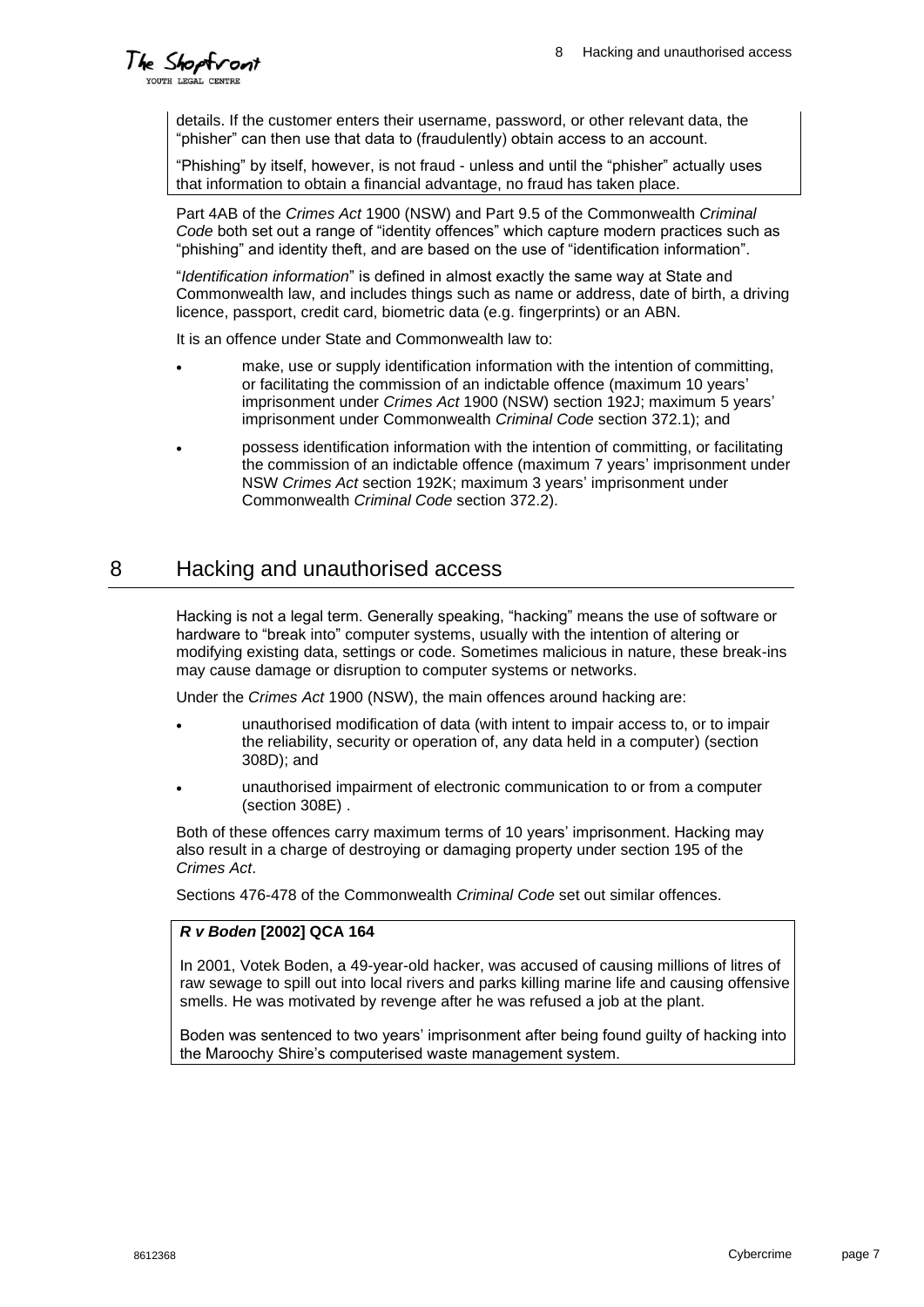The Shoptront YOUTH LEGAL CENTR

#### *Soyke v R* **[2016] NSWCCA 112**

In 2014, Justin Soyke was arrested in a police raid and charged with several counts of unauthorised access and modification to computer data after attempting to hack government and private company servers.

Soyke pleaded guilty to one count of "cause unauthorised modification of computer data" under section 477.2(1) of the Commonwealth *Criminal Code*, one count of "attempt to cause unauthorised modification of computer data" under section 477.2(1) of the Commonwealth *Criminal Code* and two counts of "unauthorised access to data with intent to commit serious indictable offence" under section 477.1(1)(a)(i) of the Commonwealth *Criminal Code.* He was sentenced to 3 years' imprisonment.

### 9 Downloading and file sharing

Downloading and file-sharing may or may not be legal, depending on whether the file is protected by copyright.

Breaching copyright is sometimes a criminal offence. Even if it's not a criminal offence, there may still be legal consequences.

### **What is copyright?**

Copyright is the exclusive right to do or authorise others to do something in relation to original literary, dramatic, musical or artistic work.

For example, copyright protects literary works (e.g. novels, lyrics, reports, newspaper articles and letters); artistic works (e.g. drawings, paintings, graphic art, photographs); musical works (e.g., sheet music); computer programs; cinematographic films (e.g. feature films, TV programs and music videos); and sound recordings (e.g. music or voice recording).

Copyright does not protect ideas, information, styles or techniques, names, titles or slogans (although some of these things may be protected by trade marks).

Australian copyright law is set out mainly in the Commonwealth *Copyright Act* 1968.

Copyright applies automatically when material is created, and there is no system of registration in Australia. As soon as an original work (for example, a piece of music) is recorded in some way it is protected by copyright.

### **What rights do copyright owners have?**

Copyright owners have a number of exclusive rights, including the right to control the reproduction of their material and the communication of that material to the public.

The right to control "communication" means that making material available online and transmitting over the internet is within the exclusive scope of a copyright owner's legal rights.

Copyright is infringed if someone, without the permission of the copyright owner, acts in a way that compromises the copyright.

Infringement of copyright may lead to a court granting an injunction, which is an order to stop using the copyrighted material; you may also be sued in court for compensation or to repay any profits you have made from infringing copyright (*Copyright Act* section 115).

### **When is copyright infringement a criminal offence?**

In some cases, infringing copyright may also be a criminal offence which can lead to a large fine or up to 5 years' imprisonment or both (see, for example, *Copyright Act* section 132AC(2)).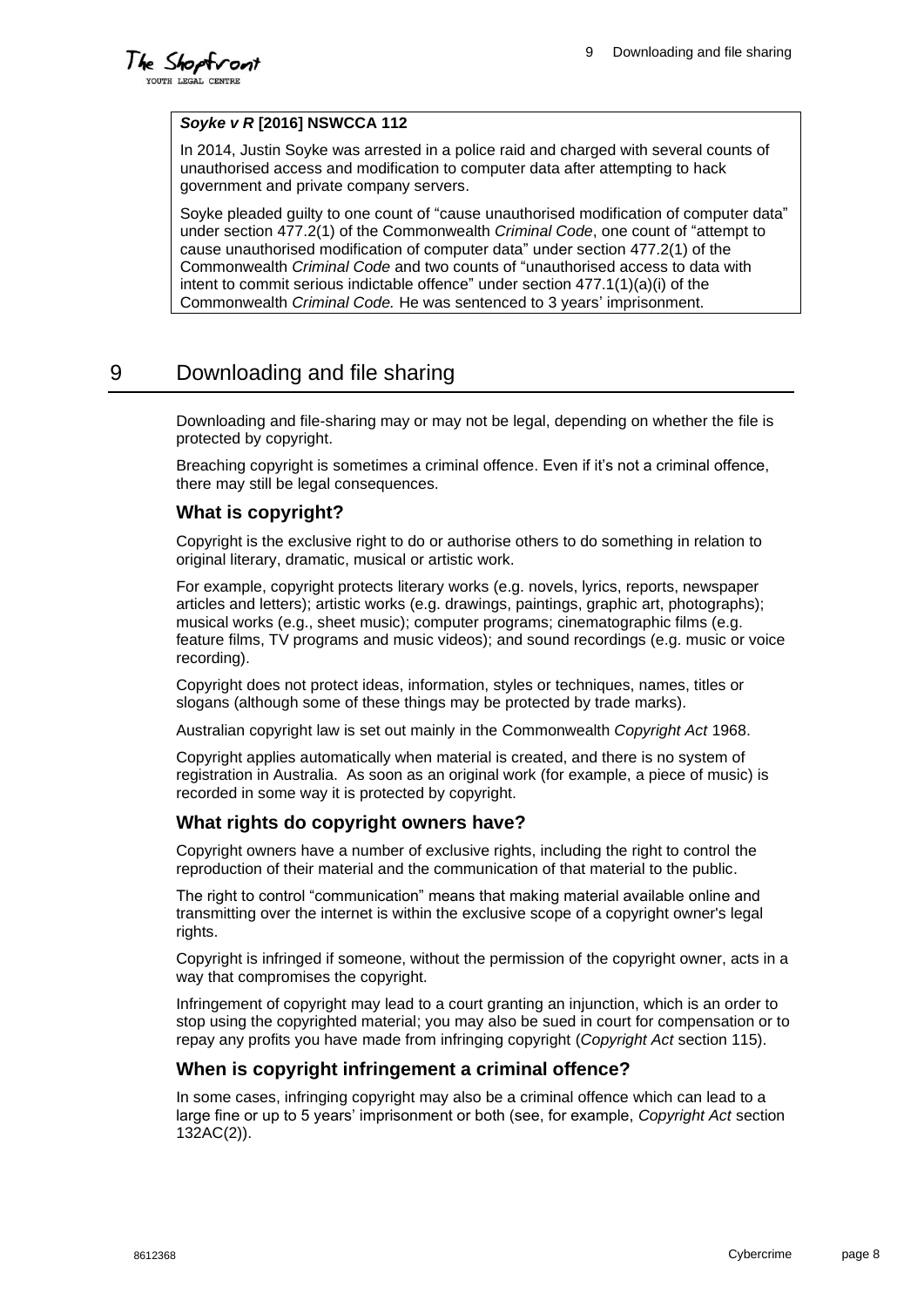

Generally, only infringements of copyright that involve commercial dealings or are on a commercial scale are criminal offences (*Copyright Act* Division 5). For example, you may be committing a criminal offence if you are selling pirated movies or music.

### **When is it OK to share or download material?**

Owners of copyright may give "express" or "implied" permission to reproduce material.

The owner may expressly give permission to download material and this may be written on the website itself, or the owner may give permission in reply to a specific request.

Implied permission is permission that can be inferred from all the circumstances, and this is rare. An example may be websites which clearly contain "printer friendly version" or "email to a friend" buttons.

Just because material is available on a website, or contained in an email, does not automatically mean it can be freely downloaded. Internet users should check the website for permission, or terms and conditions that may apply to downloading material.

Similarly, just because a file can be found on a file-sharing network through P2P (peer to peer) software does not automatically mean it can be freely copied, even for personal use. Permission from the owner of the copyright is needed before it is legal to copy he material. In Australia, there are at least three people who have ended up with criminal records as a result of illegal file sharing of music files.

Generally, the author of a work does not lose ownership of copyright by uploading the work, such as photos or text, to a website. People who wish to make copyright use of material later, for example uploading it to another site or copying the material, must ask the author of the work for permission. Certain websites may contain terms and conditions about ownership and use of copyright material. For example, the terms may entitle the website owner to allow certain uses of the uploaded material by visitors to the site.

#### **Common examples:**

**BitTorrent**: People who download copies of movies using BitTorrent are infringing copyright if they do not have permission from the copyright owner, *Roadshow Films v iiNet* [2011] FCAFC 23

**YouTube:** People posting YouTube videos will generally need to ask permission first. This may be from the person who made the video, or from the music publishers and record companies where the video was originally made.

**Facebook:** People own all the content covered by copyright, such as photos and videos, that they post on Facebook. By uploading the information, however, the owner grants Facebook a licence to use and display that content. In many cases this would also include allowing your Facebook friends to share the content. This licence ends when the copyrighted content is deleted. However, in situations where the content owner has shared their content with another Facebook user (e.g. a photo) and that user has not deleted it, it will continue to appear on Facebook. For more information, see Facebook 'Terms'.

**Instagram:** When a person shares, posts or uploads content they grant Instagram a nonexclusive, royalty-free, transferable, worldwide licence to host, use, distribute, modify, run, publicly perform or display, translate and create derivative works of that person's content. This licence is cancelled upon deletion of the person's content or account.

**Snapchat:** When a person creates, uploads, posts, sends or receives content they retain whatever ownership rights in that content they had to begin with. However, that person grants Snapchat a licence to host, use, store, display, reproduce, modify, adapt, edit, publish and distribute their content.

**Tinder:** By creating a Tinder account a person grants Tinder a licence to use, host, store, copy, display, reproduce, adapt, edit, publish, modify and distribute information that the person makes available on their account. This licence ends upon termination of a person's Tinder account.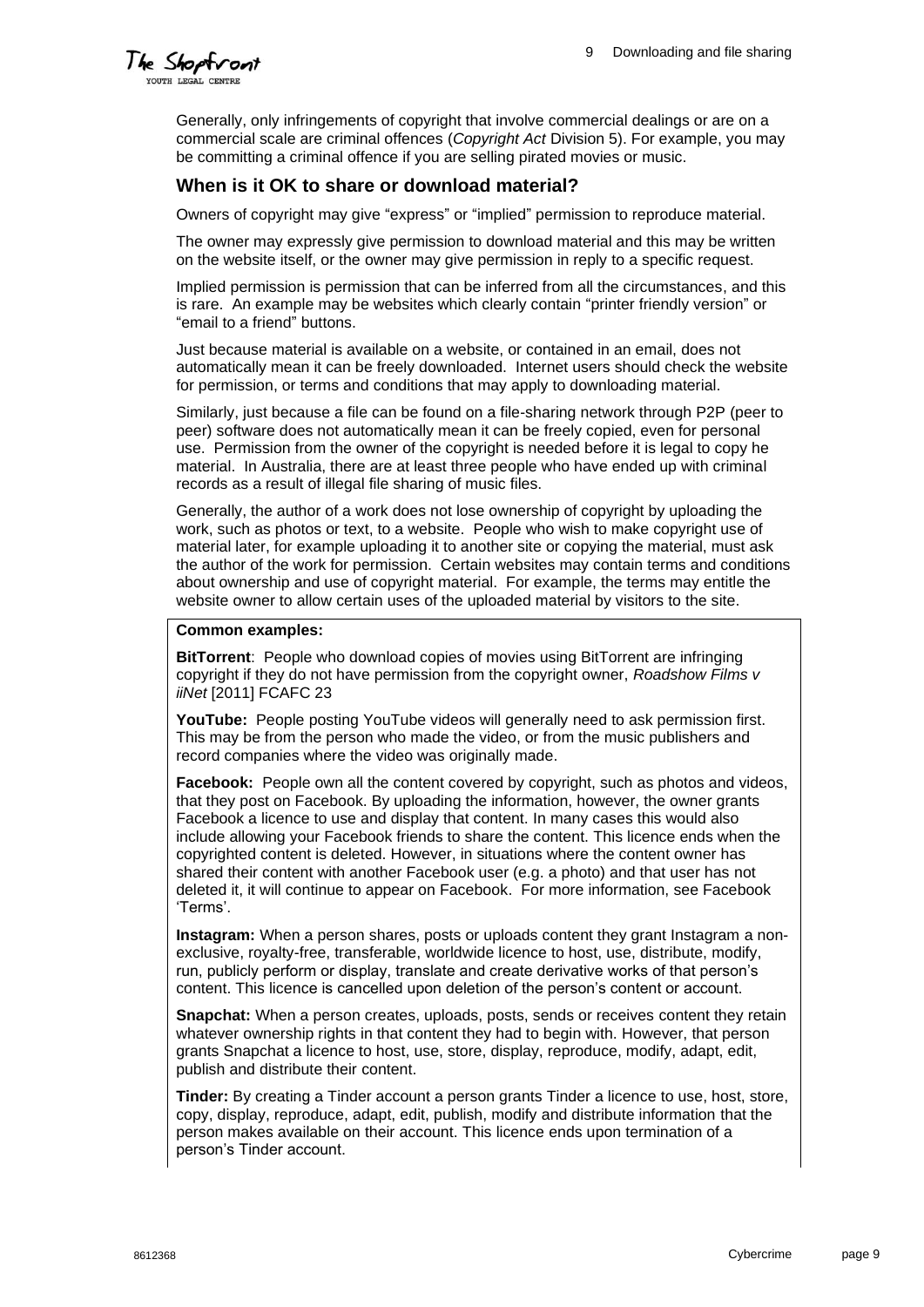The Shoptront YOUTH LEGAL CENT

**P2P:** It is legal to download a file through P2P software if a copyright owner has given permission. Many of the major record companies offer music downloads through their sites or those of their partners such as iTunes. Uploading or downloading songs, software and movies without permission, or sharing pirated songs, software and movies is illegal.

**Recording performances or movies:** In venues such as theatres and concert premises, entry to performances is often subject to restrictions on filming. A man received a criminal conviction after he recorded The Simpsons Movie in an Australian cinema on his mobile phone and placed a copy on a US-based website before the US release date. See [https://www.smh.com.au/technology/pirated-simpsons-video-filmed-on-mobile-](https://www.smh.com.au/technology/pirated-simpsons-video-filmed-on-mobile-20070817-gdqvwl.html)[20070817-gdqvwl.html.](https://www.smh.com.au/technology/pirated-simpsons-video-filmed-on-mobile-20070817-gdqvwl.html)

Even recording a school concert or play could land you in trouble. Recording any performance that happens to include copyrighted music or any other copyrighted creation is called reproduction and requires a licence from APRA AMCOS (the Australasian Performing Right Association and the Australasian Mechanical Copyright Owners Society).

# 10 Further information and resources

### **Legal information**

The Law Handbook (currently in its 15th edition) is a practical guide to the law in NSW. It has chapters on copyright and Internet Law. The chapters can be accessed online at [https://legalanswers.sl.nsw.gov.au/law-handbook-your-practical-guide-law-nsw.](https://legalanswers.sl.nsw.gov.au/law-handbook-your-practical-guide-law-nsw)

Youth Law Australia (formerly called the National Children's and Youth Law Centre) has legal fact sheets and links for young people on a range of cyber-safety topics: <https://yla.org.au/nsw/topics/internet-phones-and-technology/cyber-safety/>

The Australian Institute of Criminology website contains reports on topics including sexting, identity theft and other types of online crime. Go to<https://aic.gov.au/publications> and search or browse under the topic of "cybercrime".

The NSW Police website has a page about child abuse material, procuring and grooming: [https://www.police.nsw.gov.au/crime/sex\\_crimes/child\\_abuse/child\\_abuse\\_categories/faq](https://www.police.nsw.gov.au/crime/sex_crimes/child_abuse/child_abuse_categories/faqs) [s](https://www.police.nsw.gov.au/crime/sex_crimes/child_abuse/child_abuse_categories/faqs)

### **Cyber-bullying and staying safe online**

The Office of the Children's eSafety Commissioner has resources and practical advice for kids, [teens](http://www.cybersmart.gov.au/Teens.aspx) and [parents](http://www.cybersmart.gov.au/Parents.aspx) on how to safely use the internet:<https://esafety.gov.au/>

"ThinkUKnow Australia" is a website developed by the Australian Federal Police and Microsoft Australia. It contains useful information for young people on how to secure their social networking profiles, email and IM accounts. It also contains information for parents and teachers on how to stay in control of young people's online activities: [www.thinkuknow.org.au/](http://www.thinkuknow.org.au/)

"Bullying. No Way!" is a website developed and managed by Australian education authorities for use by Australian government, Catholic and independent school communities. The website aims to provide nationwide resources to minimise bullying, harassment and violence at schools:<http://www.bullyingnoway.gov.au/>

ReachOut Australia has a webpage with strategies on how to deal with cyber-bullying. It also has links to agencies that can help someone experiencing cyberbullying: <https://au.reachout.com/everyday-issues/cyberbullying>